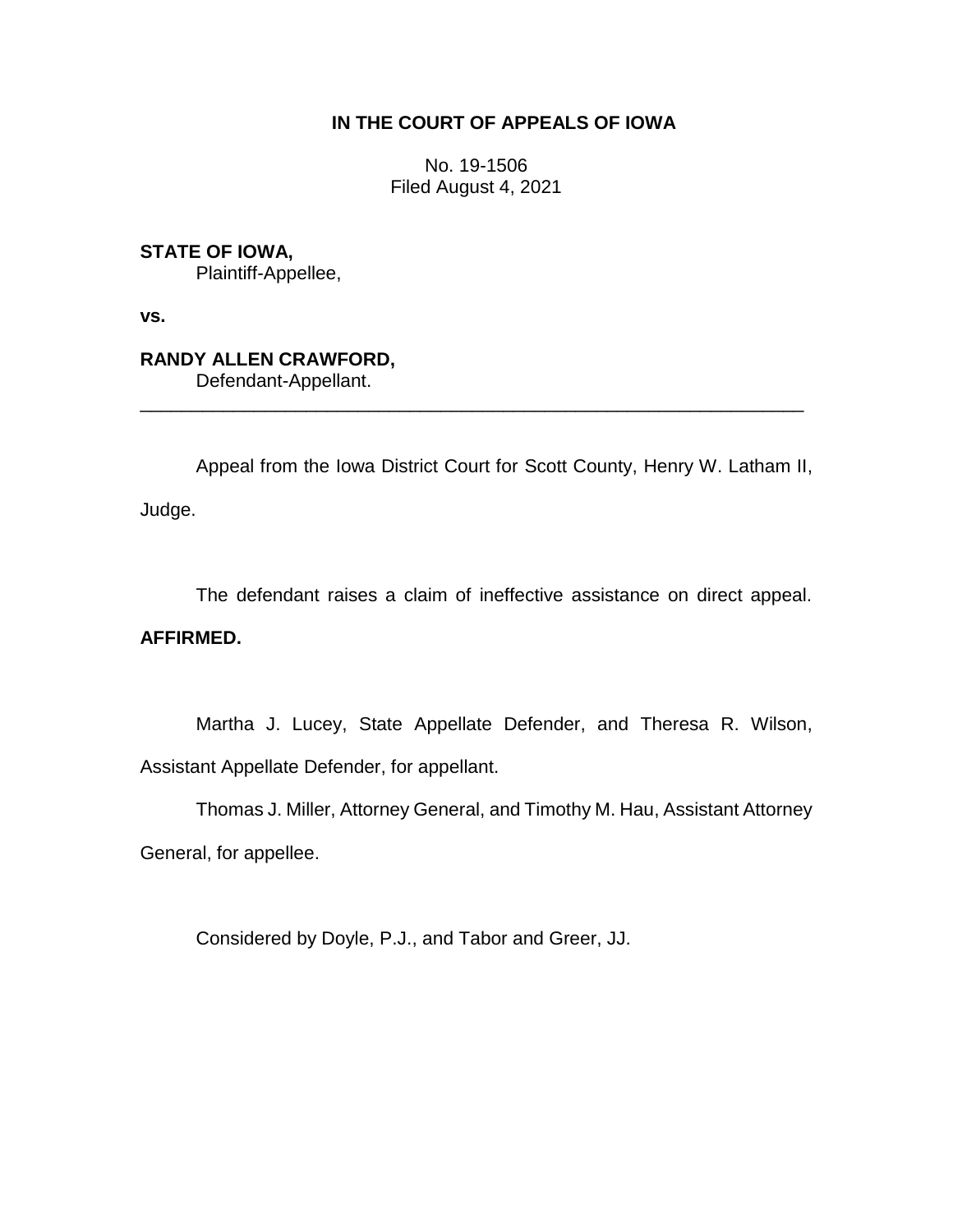#### **GREER, Judge.**

Randy Crawford was convicted of possession of a controlled substance (heroin), failure to affix a drug tax stamp, and two counts of interference with official acts resulting in bodily injury. Judgment was entered against him in September 2019. On appeal, Crawford claims he received ineffective assistance from trial counsel because counsel failed to challenge the sufficiency of the evidence to support the charge for failing to affix a drug tax stamp. But Iowa Code section 814.7 (Supp. 2019) prevents us from deciding claims of ineffective assistance on direct appeal from the criminal proceedings. $<sup>1</sup>$  And this statute applies to Crawford's</sup> case. *See State v. Tucker*, 959 N.W.2d 140, 145 (Iowa 2021) ("The new legislation applies to this appeal because judgment and sentence was entered after the effective date of the bill.").

Recognizing the impediment created by the amended statute, Crawford argues section 814.7 is unconstitutional, challenging the statute in a number of ways. First, he challenges the statute for violating the separation-of-powers doctrine. *See id.* at 148 ("'The division of the powers of government into three different departments—legislative, executive, and judicial—lies at the very foundation of our constitutional system.' The 'historic concept of separation of powers to safeguard against tyranny' is memorialized in the Iowa Constitution.'"

 $\overline{a}$ 

 $1$  The statute, which took effect July 1, 2019, provides:

An ineffective assistance of counsel claim in a criminal case shall be determined by filing an application for postconviction relief pursuant to chapter 822. The claim need not be raised on direct appeal from the criminal proceedings in order to preserve the claim for postconviction relief purposes, and *the claim shall not be decided on direct appeal from the criminal proceedings.*

Iowa Code § 814.7 (emphasis added).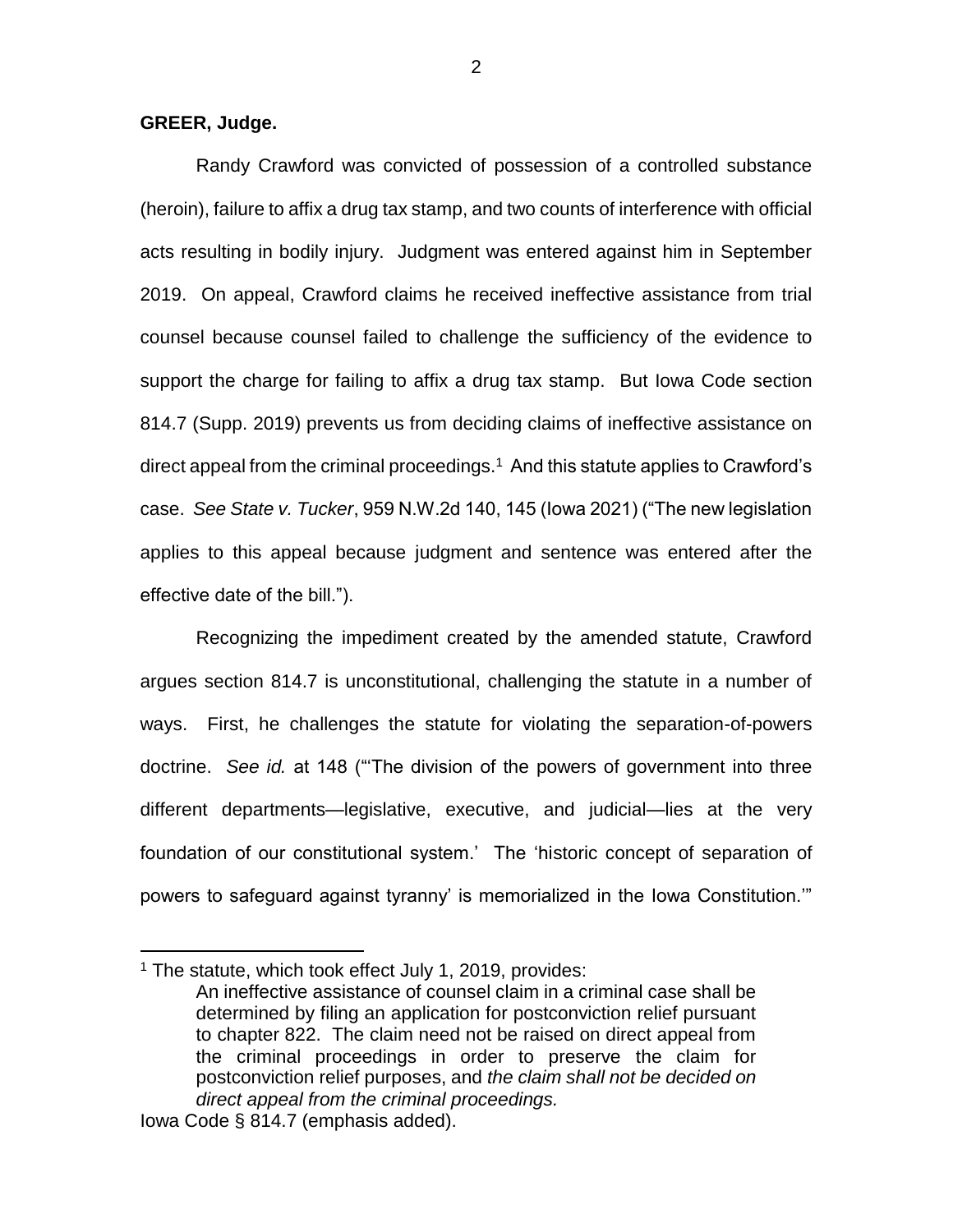(citation omitted)); *see also* Iowa Const. art. III, § 1. But our supreme court has already determined "section 814.7 does not violate the separation-of-powers doctrine," so this challenge fails. *Tucker,* 959 N.W.2d at 151.

Next, Crawford asserts section 814.7 is unconstitutional because it violates his right to equal protection under the law. *See* U.S. Const. amend. XIV, § 1; Iowa Const. art. I, § 6. "The first step in our equal protection analysis is to determine whether the challenged law makes a distinction between similarly situated individuals with respect to the purposes of the law." *State v.Treptow*, 960 N.W.2d 98, 104 (Iowa 2021). Crawford claims the law distinguishes between those defendants who have been convicted based upon insufficient evidence who were properly represented and those who were improperly represented. But again, our supreme court has already considered this argument. *See id.* at 105-06. It concluded "those asserting claims other than a claim of ineffective assistance of counsel are not similarly situated to those asserting claims of ineffective assistance of counsel." *Id.* at 106. "A claim of ineffective assistance of counsel is more than an error preservation device; it is a substantive legal claim with its own elements." *Id.* And "[i]t is not unconstitutional or even unreasonable to treat as similarly situated only those parties whose cases are 'factually and legally similar' and 'share similar procedural histories.'" *Id.* (citation omitted). Because Crawford's argument is not based on "similarly situated individuals," his equal protection argument fails. *See State v. Dudley*, 766 N.W.2d 606, 616 (Iowa 2009) ("If a plaintiff cannot show preliminarily that persons in the two classes are similarly situated, we have concluded the court need not determine whether there is a constitutionally adequate basis for the persons' different treatment.").